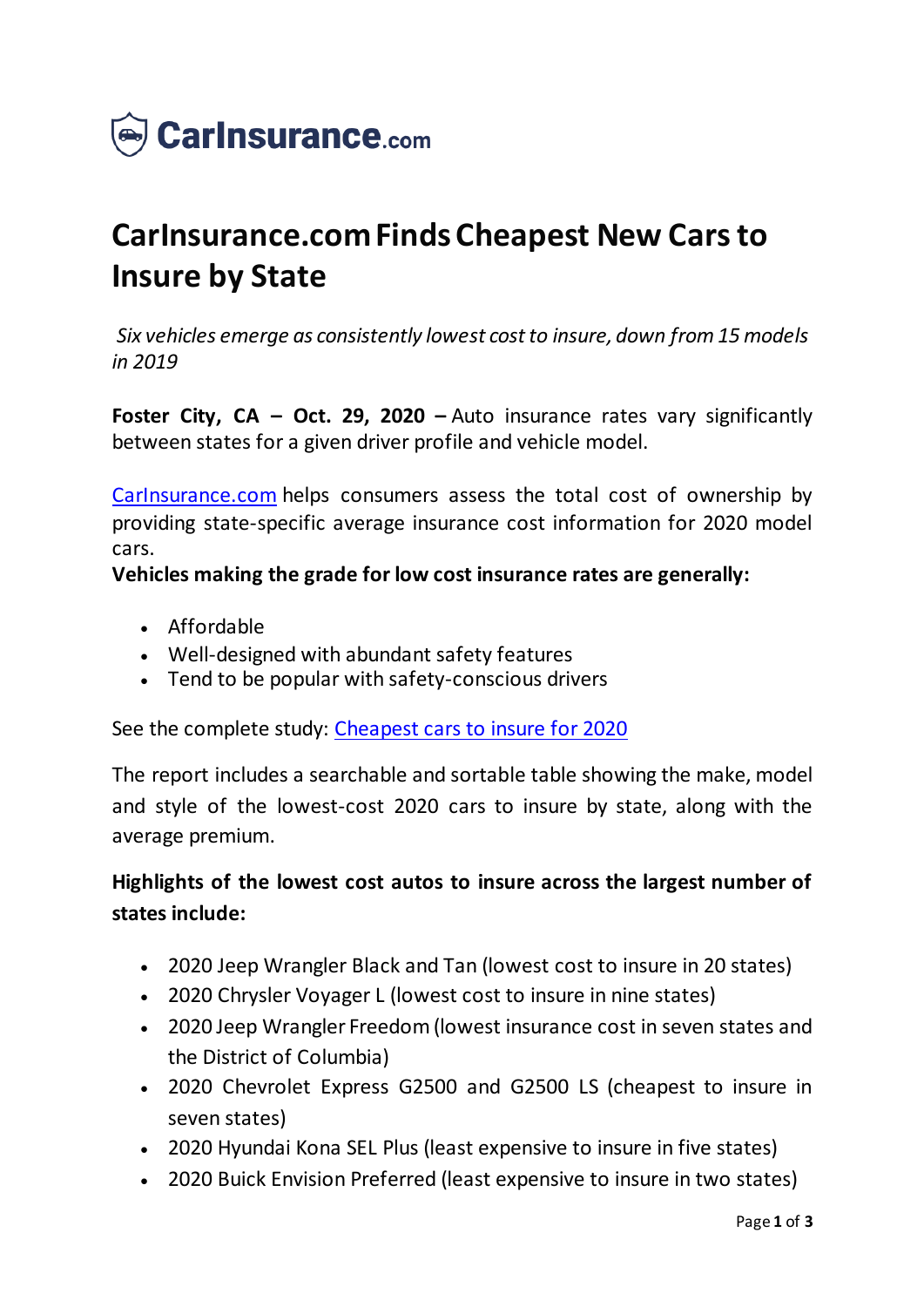"In addition to state-level insurance cost information for 2020 cars, we provide data on national insurance prices," explains Michelle Megna, editorial director for CarInsurance.com.

"We also share factors impacting auto insurance quotes and offer advice on what types of vehicles to avoid if a driver wants to minimize insurance payments."

Megna is available to discuss differences in new model car insurance costs between states, elaborate on [auto insurance discounts](https://www.carinsurance.com/discounts.aspx) that consumers can pursue, and explain [how to insure a new car](https://www.carinsurance.com/Articles/how-to-insure-a-new-car.aspx).

## **About CarInsurance.com**

CarInsurance.com is owned and operated by QuinStreet, Inc. (Nasdaq: [QNST\)](https://www.nasdaq.com/market-activity/stocks/qnst), a leader in providing performance marketplace technologies and services to the FinTech, financial services and home services industries.

QuinStreet is a pioneer in delivering online marketplace solutions to match searchers with brands in digital media. The company is committed to providing consumers with the information and tools they need to research, find and select the products and brands that meet their needs. CarInsurance.com is a member of the company's expert research and publishing division.

CarInsurance.com is a one-stop online destination for car insurance information, providing unbiased, expert advice on how to shop for insurance plans, what consumers should pay and what coverage they can get from a policy.

Since 2003, CarInsurance.com has been educating consumers through its breadth of expert content, tools, and in-depth studies to help site visitors make informed decisions about their car insurance.